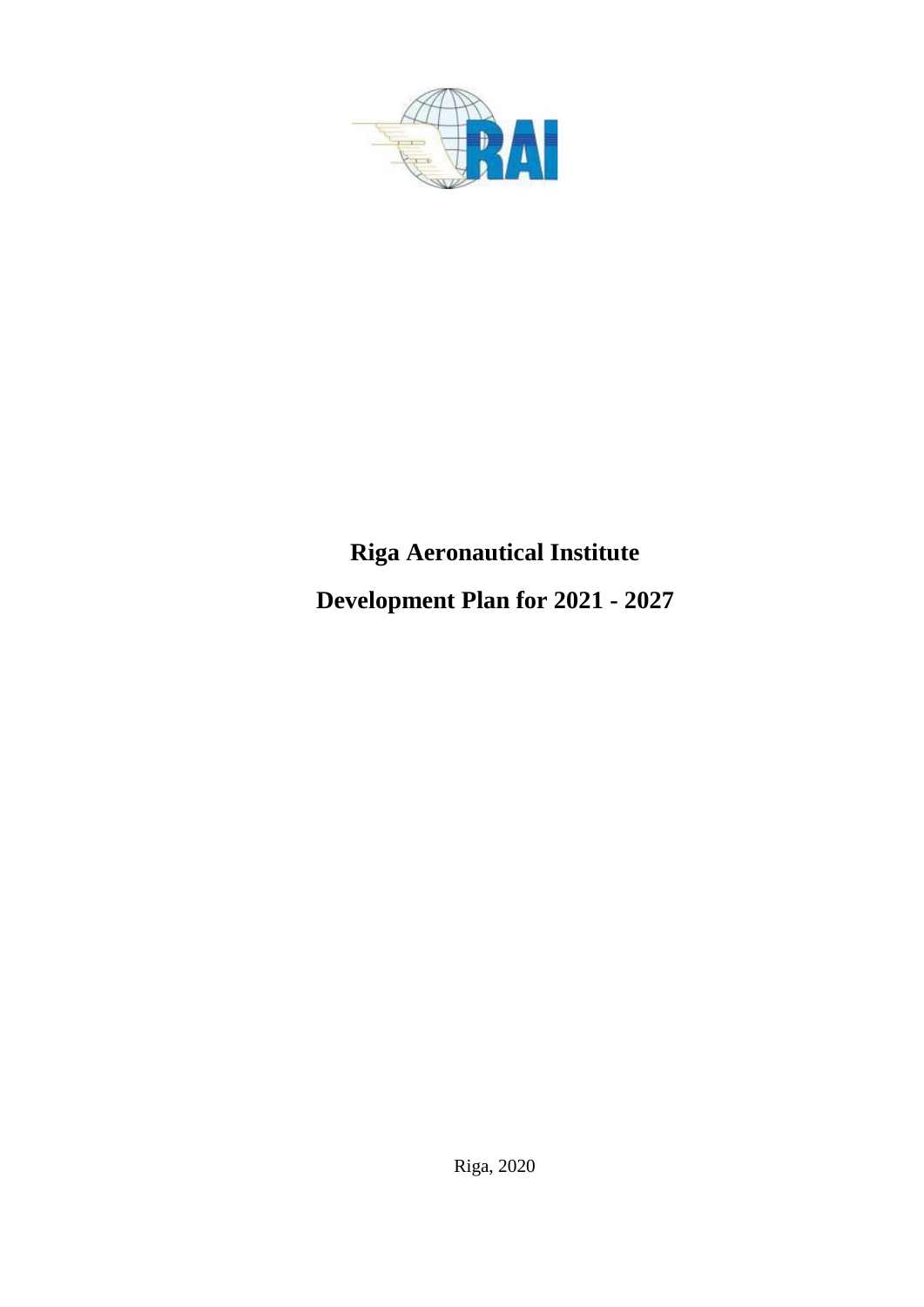#### **1. Introduction**

Riga Aeronautical institute (hereinafter referred to as RAI) development plan for 2021 - 2027 (hereinafter referred to as Plan 2021) is a medium-term planning document that determines the succession of RAI development for the next seven years, formulates development goal, tasks and indicators to be achieved as a result of the implementation of the plan.

RAI Plan 2021 has been developed on the basis of the following:

- 1) National development plan for 2021 2027;
- 2) Guidelines for the development of education for 2014 2020;
- 3) Guidelines for the development of transport for 2014 2020.

RAI development plan is determined by the significant contribution of the transportation services sector to the Latvian economy, largely due to the favorable geographical position of Latvia. The guidelines for the development of transport for 2014-2020 emphasize that transport in our country is one of the most strategically important sectors of the economy, which provides transportation of people and cargos, promotes economic growth, as well as creates jobs.

In its turn, it is indicated in the National development plan 2021 - 2027 that the quality of higher education should be strengthened by regular evaluation of the study programs implemented in higher education institutions.

Taking this into account, RAI's vision is to be a professional institute recognized in the Baltic region, which prepares specialists in the field of transport, especially in the field of aviation, and conducts applied research.

In addition to the diploma, RAI aviation field graduates receive a professional training license or certificate, which entitles them to start working in the relevant companies of the sector immediately after graduating from the institute. The right to train students to obtain such a certificate is granted to RAI by a license issued by the European Union Aviation Safety Agency (EASA). RAI regularly carries out audits organized by this agency, which is a confirmation of the quality of education acquired at RAI and compliance with the European Union standards.

RAI mission is to prepare specialists for modern quickly developing industry sectors, in the first place, for aviation and transport services.

## **2. Description of the current situation**

RAI was founded on July 15, 1992 as a joint stock company, reorganizing the Riga Higher Military Aviation Engineering School. RAI is a professional higher education institution that implements professional bachelor's and professional master's study programs, as well as is engaged in applied research.

RAI teaching staff consists of the elected academic staff and contract guest staff. Highly qualified specialists in the Latvian transport sector and lecturers of other higher education institutions who have been elected to an academic position at the respective higher education institution work as guest associate professors or guest lecturers. These lecturers mainly lead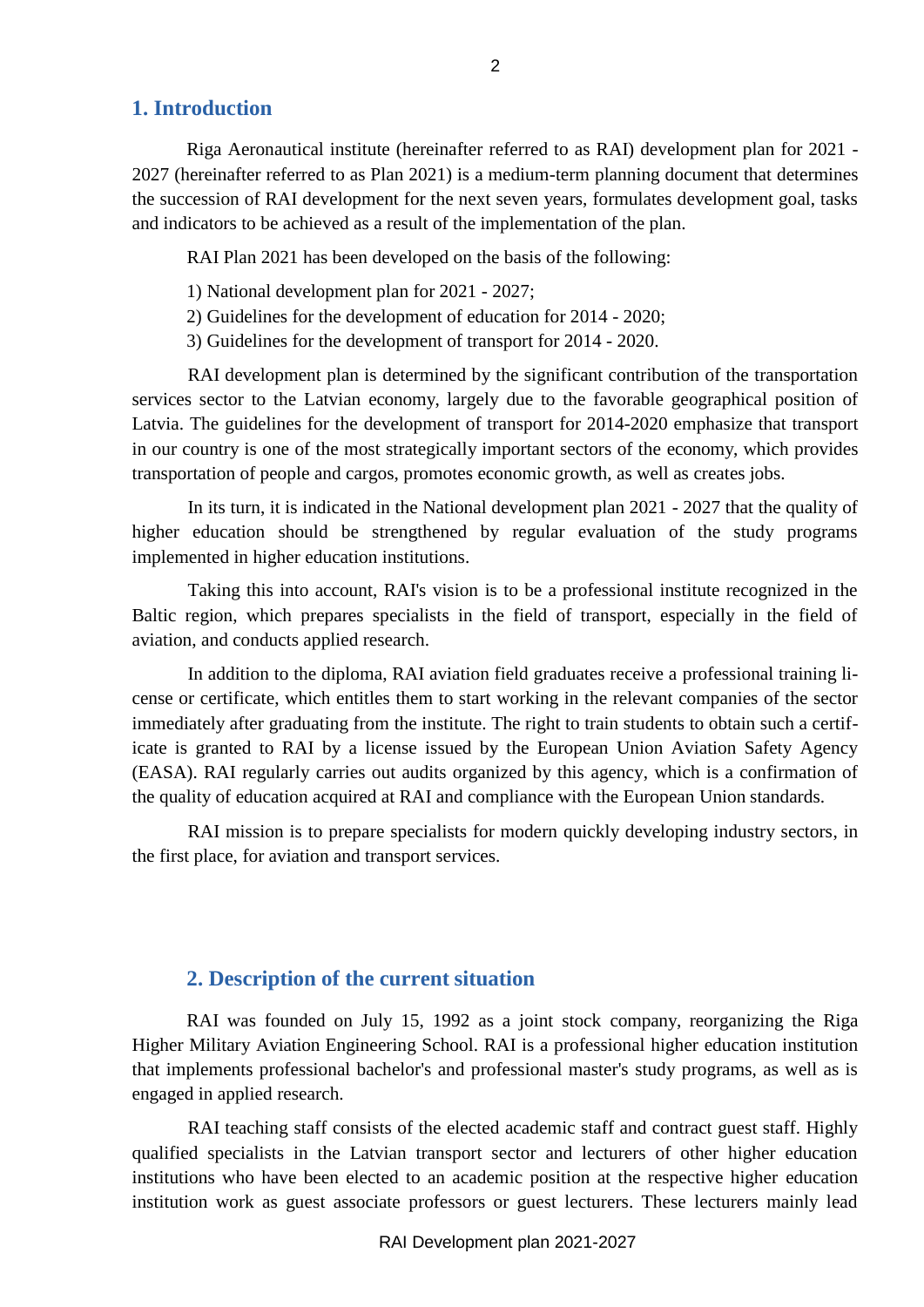3

theoretical basic courses in the field and professional specialization courses in the field.

In academic year 2019/2020 RAI employs 55 lecturers, 20 of whom have been elected to the academic position of assistant professor or lecturer. 18 members of the teaching staff hold a doctoral degree. Research work at RAI is organized in a separate structural unit - the Scientific Research Center.

According to RAI development vision, from the beginning of its foundation, the goal of RAI development has not been to increase the number of the study directions and implemented study programs, but to increase the quality of studies and academic work. In this regard, the activities of the institute are aimed at the improving the content of the study programs in cooperation with employers, modernization of infrastructure and information provision, the renewal of current academic staff and raising qualification.

Table 2.1.

| No.              | Study direction                                                                                                                      | Study program                                                                                                                                                                                                                                                                                                                                            |
|------------------|--------------------------------------------------------------------------------------------------------------------------------------|----------------------------------------------------------------------------------------------------------------------------------------------------------------------------------------------------------------------------------------------------------------------------------------------------------------------------------------------------------|
| 1.               | "Information technology,<br>computer technology,<br>electronics,<br>telecommunications,<br>computer control and<br>computer science" | Professional bachelor study program "Electronic<br>equipment maintenance"                                                                                                                                                                                                                                                                                |
| $\overline{2}$ . | "Mechanics and<br>metalworking, heat energy,<br>heat engineering and<br>mechanical engineering"                                      | 1. Professional bachelor study program "Aircraft Technical<br>Operation";<br>2. Professional bachelor study program "Air Transport<br>Systems Management";<br>3. Professional master study program "Transportation<br>Systems Management".                                                                                                               |
| 3.               | Transportation services                                                                                                              | 1. Professional bachelor study program "Air Traffic<br>Management";<br>2. Professional bachelor study program "International<br>Transportation Logistics";<br>3. Professional bachelor study program "International<br>Transportation Company Management";<br>4. Professional master study program "International<br>Transportation Company Management". |

#### **Study directions and study programs implemented by RAI**

Table 2.2.

#### **Number of RAI students in academic years 2015/16 - 2020/21.**

| Gads                  | 2015/16 | 2016/17 | 2017/18 | 2018/19 | 2019/20 | 2020/21 |
|-----------------------|---------|---------|---------|---------|---------|---------|
| Number of<br>students | 425     | 345     | 356     | 360     | 333     | 325     |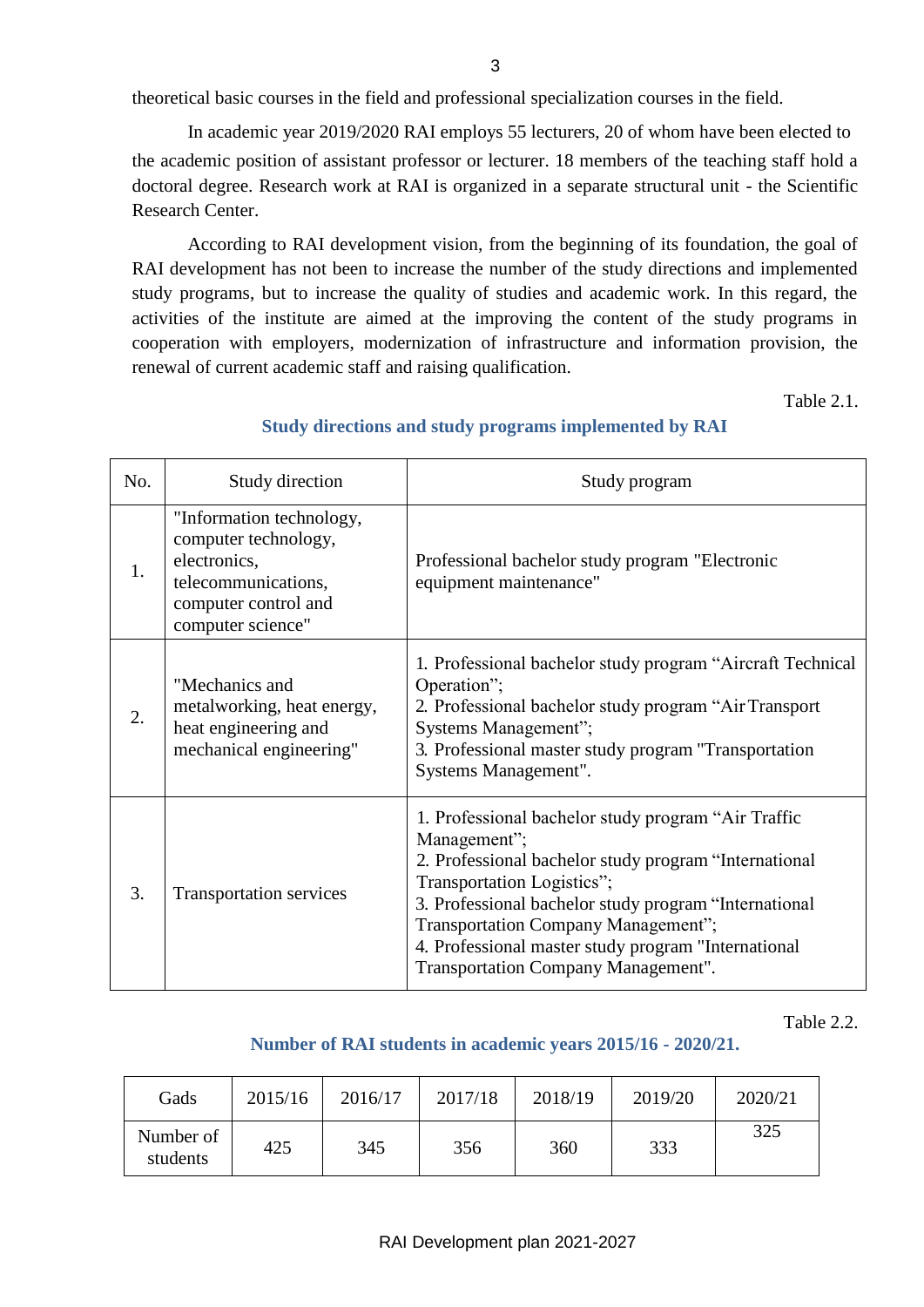#### **RAI governance structure**

Saskaņā ar Augstskolu likumu, RAI Satversmi un pievienoto RAI pārvaldības struktūrshēmu RAI galvenās pārstāvības un vadības institūcijas ir:

- Convent,
- Senate,
- Rector,
- Vice-Rector,
- Dean of the Faculty of Engineering and Management,
- Study programs directors.

RAI management and governance actually take place through the collegial cooperation of the mentioned institutions, as well as by listening to the students' self-government and academic staff.

The Convent is RAI's highest collegial representative and governing body and decisionmaking body in academic and scientific matters. The Convent is includes 11 representatives.

The Convent elects and removes the Rector, hears the Rector's report on the activities, elects and recalls the Senate, the Audit Commission and the Academic Arbitration Court, approves the regulations of the Senate, the Audit Commission and the Academic Arbitration Court.

The Senate is a collegial staff management institution and decision-making body that approves the procedures and regulations that regulate all areas of activity of RAI. The Senate includes 10 representatives.

Senate:

- reviews and approves all the internal regulations of RAI, except those that fall within the competence of the Convent;
- reviews and approves academic and professional study programs, study plans and work plans;

• reviews research topics and funding structure;

• approves the heads of structural units, methodological council, compositions of various commissions, etc.;

• hears the report of the Vice-Rectors, heads of structural units and other officials on the course of studies and the activities of the relevant services, as well as makes appropriate decisions and recommendations to the Convent.

The main function of the Rector is the administrative management of the institute, which is manifested in the implementation of the decisions of the institute collegial institutions - the Convent and the Senate, in ensuring the activity of these institutions and the institute in accordance with the Law on Higher Education Institutions and other regulatory enactments. The Rector, as the administrative head of the institute, represents the institute in cooperation with the Cabinet of Ministers, the Ministry of Education and Science, the Rectors Council, the Council of Higher Education and other public administration institutions.

In recent years, RAI has significantly improved its quality management and assurance system - a Quality Management Manual, an Operations Organization Manual and RAI Internal Rules of Procedure have been developed and implemented. The Quality Management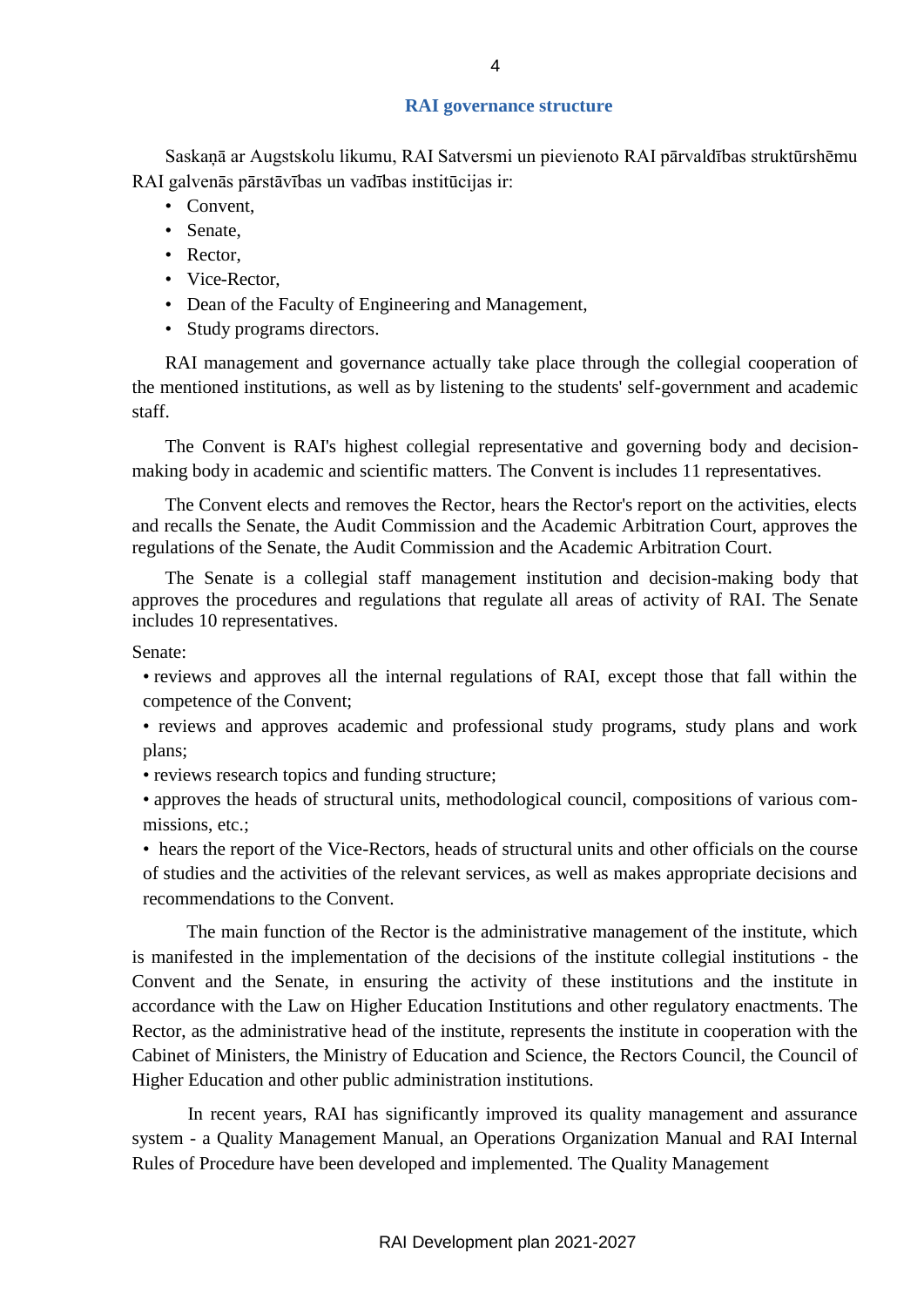Department has been established and the head of the department has been hired.

## **3. SWOT analysis**

| <b>Strengths</b>                                                                                                                                                                                                                                                                                                                                                                                                                                                                                                                                                                                                                                                                                                                                                                                                                                                           | <b>Weaknesses</b>                                                                                                                                                                                                                                                                                                                                                                                                                                                   |  |  |  |
|----------------------------------------------------------------------------------------------------------------------------------------------------------------------------------------------------------------------------------------------------------------------------------------------------------------------------------------------------------------------------------------------------------------------------------------------------------------------------------------------------------------------------------------------------------------------------------------------------------------------------------------------------------------------------------------------------------------------------------------------------------------------------------------------------------------------------------------------------------------------------|---------------------------------------------------------------------------------------------------------------------------------------------------------------------------------------------------------------------------------------------------------------------------------------------------------------------------------------------------------------------------------------------------------------------------------------------------------------------|--|--|--|
| $\triangleright$ Development of the practical part of the study<br>program, thus providing the students with an<br>opportunity to obtain a license or a certificate<br>in order to start a career in the spheres which<br>are legislatively regulated by EU;<br>$\triangleright$ Infrastructure of the Institute, such as land,<br>building and technical facilities, is the property<br>of the Institute:<br>$\triangleright$ Due to the small number of students, there are<br>ample opportunities in groups to use an<br>individual approach;<br>$\triangleright$ Good co-operation with employer<br>organizations, involvement of employers in the<br>development and improvement of study<br>programs, examination and diploma thesis<br>defense commissions;<br>$\triangleright$ Historically, a recognizable specific niche of the<br>Institute has been preserved. | $\checkmark$ There is no state budget funding;<br>$\checkmark$ Insufficient publications of the scientific<br>research activity results, especially in the<br>international sources;<br>$\checkmark$<br>Insufficient student and teaching staff<br>exchange;<br>Weak commercialization of the scientific<br>$\checkmark$<br>activity results.                                                                                                                       |  |  |  |
| <b>Opportunities</b>                                                                                                                                                                                                                                                                                                                                                                                                                                                                                                                                                                                                                                                                                                                                                                                                                                                       | <b>Threats</b>                                                                                                                                                                                                                                                                                                                                                                                                                                                      |  |  |  |
| The Institute has extensive experience and wide<br>٠<br>opportunities for implementing qualification<br>upgrading courses, refresh and continuation<br>courses, attracting additional funding;<br>Increase the number of foreign students;<br>$\blacksquare$<br>To more widely develop cooperation with the<br>$\blacksquare$<br>Latvian and foreign universities as well as<br>organizations in the aviation and transport<br>industries;<br>Academic personnel should be more<br>$\blacksquare$<br>actively involved in the activities of the<br>expert councils, promotion councils and<br>other collective bodies;<br>Increase in the demand for new specialists due to<br>п<br>transport sector development.                                                                                                                                                          | Further decrease in the number of<br>school graduates due to demographic trends;<br>The choice to be made by the school<br>graduates, for example, to study at the<br>state-funded places or abroad;<br>School graduates' insufficient<br>knowledge in mathematics and science<br>subjects;<br>Impossibility to financially ensure a<br>qualitative study process due to the further<br>decrease in the number of students;<br>The impact of the COVID-19 pandemic. |  |  |  |

Based on the SWOT analysis, the succession of RAI development and the state level planning documents referred to in Section 1, the goal of RAI Development plan 2021 and the tasks required to achieve it in the period of 2021 - 2027 have been determined.

Goal: To increase the quality of education without reducing the quality by implementing remote studies in the conditions of Covid-19 pandemic containment.

To achieve the goal, the following main tasks are set:

1) Modernization of study courses in accordance with the recommendations of the accreditation experts;

2) Compliance of the professional qualifications awarded by RAI with the professional